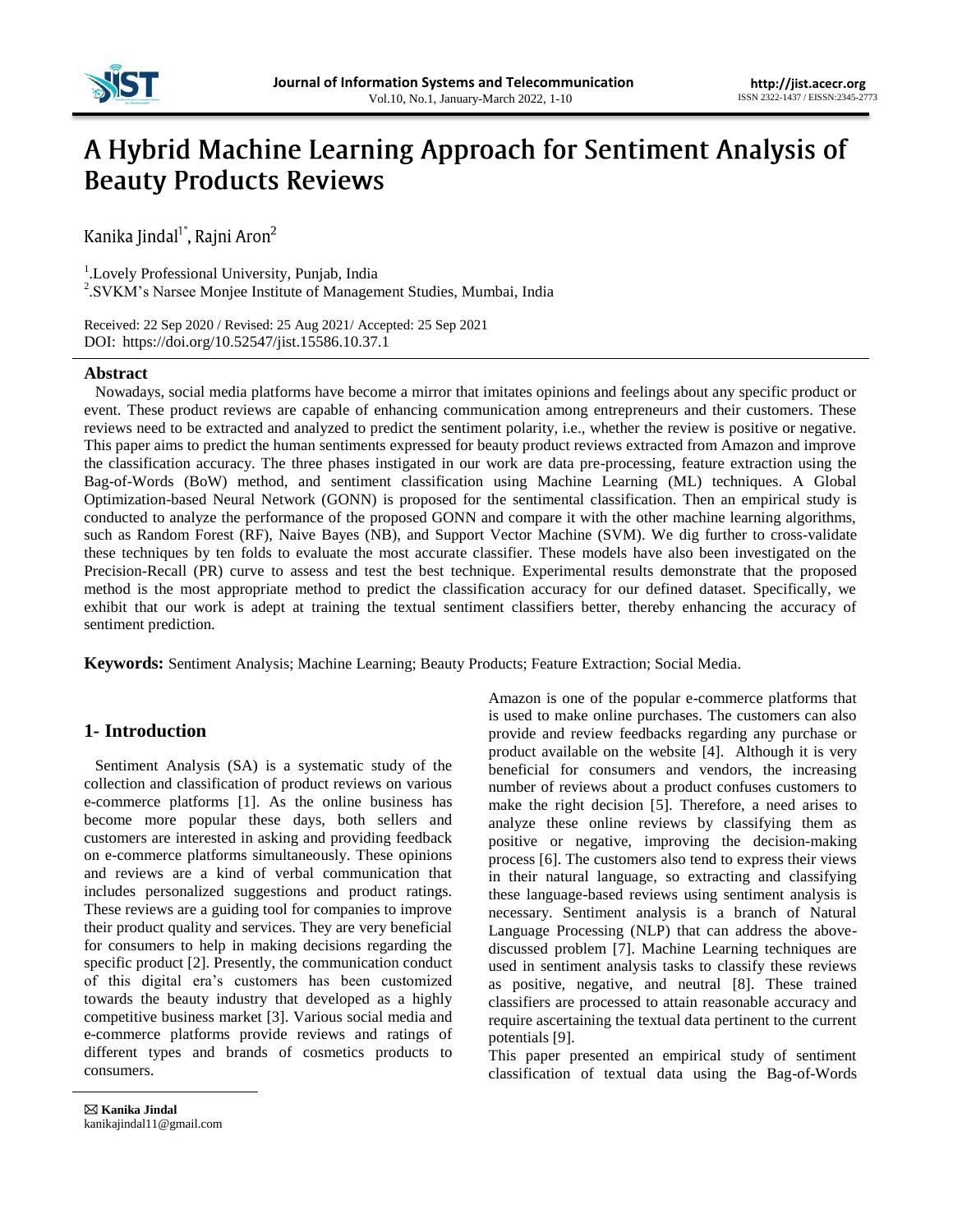technique and implemented three machine learning models. In our study, the unstructured data of beauty product reviews are extracted from Amazon. This work involves three steps, i.e., data pre-processing, feature extraction, and sentiment classification. For this, the unstructured reviews are pre-processed in the first step, and the features are extracted using the Bag-of-Words (BoW) model in the next step. A Global Optimizationbased Neural Network (GONN) is proposed for the sentimental classification. Then an empirical study is conducted to analyze the performance of the proposed method with other machine learning classification methods, i.e., Naive Bayes, Random Forest, and Support Vector Machine, and K fold cross-validation is performed to evaluate the accuracy of the system. The other parameters such as precision, recall, and F1 score are also evaluated for all the models. It is concluded that the proposed GONN method outperforms all the other classifiers for the classification of the Amazon beauty products dataset and achieves the best accuracy.

The details of this work will be discussed in the following sections. Section 2 describes a review of related work. Section 3 elaborates on the proposed framework and methodology. Section 4 demonstrates the results and performance evaluation from the experimental work. Finally, section 5 summarizes the conclusion and future works.

# **2- Related Work**

The term "sentiment analysis" has attained extensive growth and attention in recent years [10]. The primary purpose of this technique is to understand the human emotions expresses in the form of sentiments on social media. It plays a significant role in various organizations concerning education, health, the stock market, and numerous products and services. The research work done in this direction is discussed in this section.

The work [11] is a sentiment analysis approach applied to Twitter data collected from disaster responses. The primary purpose is to understand the needs of the affected people so that rescue responders can help better. For this, the sentiments for the humanitarian reliefs obtained by affected people during and after the disaster are analyzed using machine learning methods. The paper [12] analyses public opinions regarding the demonetization policy implemented by the Indian government on November 8, 2016. The data is collected from Twitter for the two weeks after the policy declaration, and state-based analysis is performed on it. It concluded that almost all the states supported this policy after tackling some minor hindrances for some time. The article [13] is about the application development for cosmetics product reviews gathered from a popular website. It scrutinizes both positive and negative reviews about numerous products using Parts of Speech

(PoS) tagger and Naive Bayes classifier. The author endorses using both types of comments in an equal ratio to achieve higher accuracy and efficiency.

The authors of this work [14] proposed a framework in which the support vector machine method and three feature selection methods are used. The dataset comprises 200 reviews extracted from www.amazon.com. All three techniques, i.e., Genetic Algorithm (GA), Particle Swarm Optimization (PSO), and Principal Component Analysis (PCA), are compared, and it is concluded that the PSO technique resulted in the best accuracy with SVM. According to the authors [15], the application to automatically analyze the sentiments regarding skincare products can be an effective tool these days. It can be beneficial for both consumers and entrepreneurs. This work has been implemented on a web application to analyze skincare-based tweets by applying data preprocessing and classification methods. The performance results were evaluated to be more than 80%.

This paper [16] is based on stock market forecasting by amalgamating the financial market data with the sentiment features. The data was collected from two financial websites, and machine learning methods SVM is used in this work. The day-of-week effect has been contemplated in this study to improve prediction accuracy. Thus, this approach can help to make better investment decisions in the financial market. This work [17] analyses the cosmetics product reviews written in the Thai language by using the Naive Bayes algorithm. The authors have used various techniques to evaluate the significant phrases, such as cosine similarity, page rank, and Hopfield network algorithm. The paper concludes that the results were not very accurate due to highly unstructured social media data and inadequate management of synonyms. In this paper [18], a framework analyses the laptop reviews based on the product"s design, performance, and features. The work consists of three phases, i.e., subjective extraction, calculating the frequency of words, and sentiment classification. It can help people to make effective decisions before buying laptops. The future suggestion is to incorporate the system for other domains. This work [4] has evaluated the textual data by considering the aspect level detection as well as bipolar words for the analysis of sentiments. Amazon data has been pre-processed for extracting information and positive or negative sentiments are generated by utilizing the proposed approach. The future work suggests including other challenges like sarcasm and negation related to sentiment analysis work.

## **3- Proposed Framework**

Sentimental analysis of beauty product reviews in social media is the motivating research in this paper. The influence of social media reviews on beauty products has a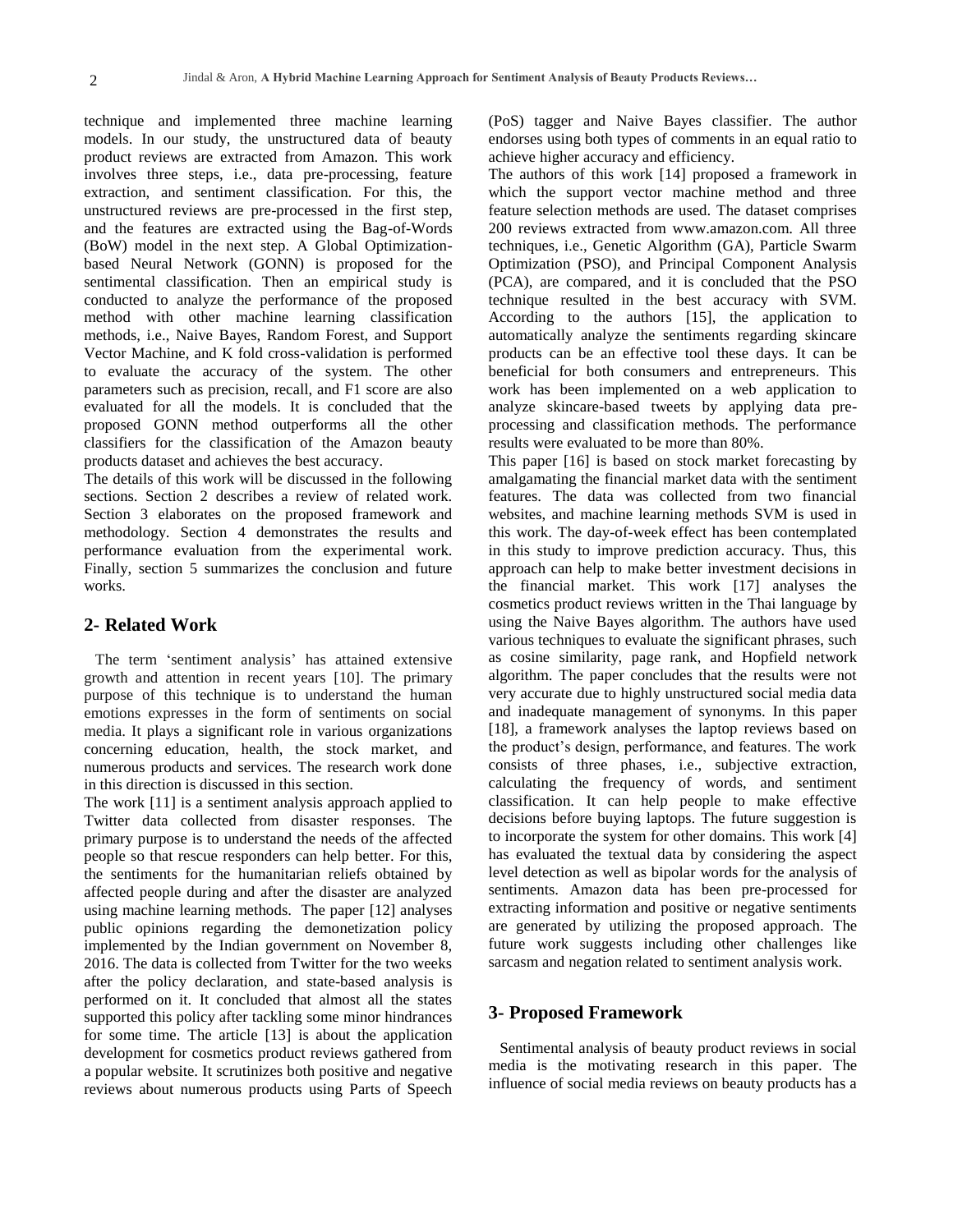positive impact on choosing the right product [3]. But to lead the marketplace, the brands may influence the

marketing in the review comments. So, finding the sentiment of the review is the most essential to show the effective review to the consumers. Hence, a hybrid machine learning approach is proposed to effectively predict the sentiment of the social media review on beauty products.

The proposed framework has been segmented into three phases, i.e., data collection and pre-processing, feature extraction using the Bag-of-Words (BoW) method, and sentiment classification using Machine Learning (ML) methods. An empirical analysis of all these techniques has been performed to find the performance evaluation metrics, i.e., accuracy, precision, recall, and F1 score. A brief description of the proposed methodology has been conferred in this section. The process flow of the proposed technique is given in Fig. 1.



Fig.1 The framework of beauty products review analysis

## **3-1- Data Collection**

The first module involves the collection and preprocessing of data. The dataset used in our work has been accumulated from the gigantic e-commerce platform Amazon.com [19]. It contains an abundant number of reviews based on each product category. This dataset is for various beauty products having 5269 reviews and JavaScript Object Notation (JSON) formats. The various features of each review of the dataset are elucidated in Table 1. An example of the unprocessed dataset is described below.

{"overall": 5.0, "verified": true, "reviewTime": "01 31, 2018","reviewerID": A2IGYO5UYS44RW", "asin": "B00006L9LC", "style": {"Size:": " 281"}, "reviewerName": "Dawna Kern", "reviewText": "I love how soft this makes my skin and the scent is amazing. When my local stored are out I can always get it at Amazon", "summary": "BETTER THAN RAINBATH", "unixReviewTime": 1517356800}

Table 1: Features of the reviews in the dataset

| <b>Fields</b>     | <b>Description</b>                   |  |  |
|-------------------|--------------------------------------|--|--|
| reviewerID        | ID of the reviewer                   |  |  |
| asin              | ID of the product                    |  |  |
| reviewerName      | name of the reviewer                 |  |  |
| vote              | helpful votes of the review          |  |  |
| style             | a dictionary of the product metadata |  |  |
| <b>reviewText</b> | text of the review                   |  |  |
| overall           | rating of the product                |  |  |
| summary           | summary of the review                |  |  |
| unixReviewTime    | time of the review (unix time)       |  |  |
| reviewTime        | time of the review (raw)             |  |  |

The text and summary of the review and overall rating of the product have been considered for our work from these features. The overall rating contains a rating given by beauty product reviewers. These ratings are expressed in the form of 1-5 stars, with 1 being a bad review and 5 being good reviews. Fig.2 shows the rating distribution of beauty product reviews (1-5 stars). In Fig. 2, the number of reviewers rated the particular review in which the rating 1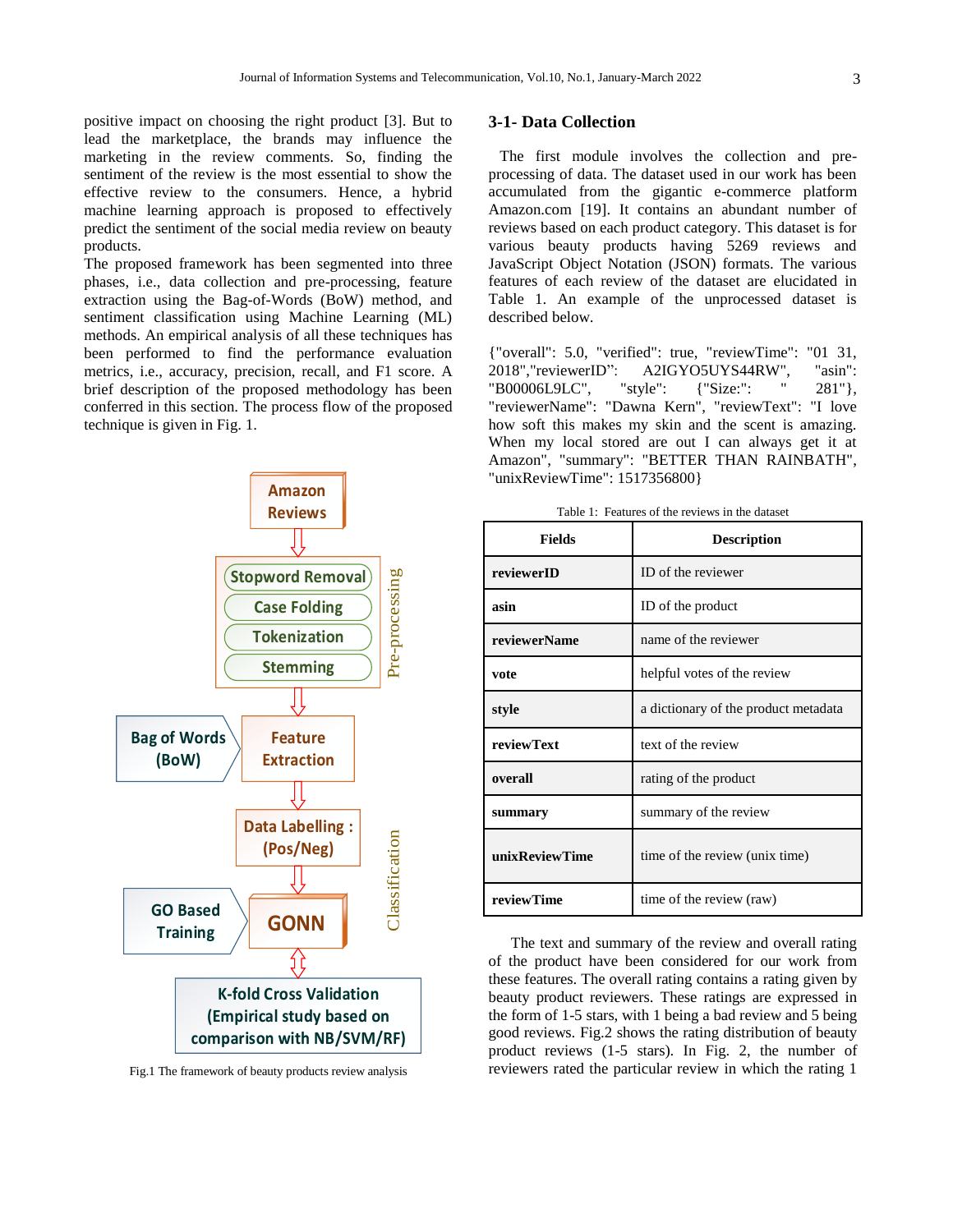is given by 200 reviewers, whereas rating 5 is given by 3750 reviewers.



Fig.2 Rating distribution of the reviews in the Amazon dataset

# **3-2- Data Pre-processing**

As the collected data is unstructured and noisy, the entire dataset is pre-processed to form a corpus [20]. The data needs to get clean as much as possible so that the machine learning model can easily understand it and predict whether the review is positive or negative. Therefore, in the data pre-processing process, the entire dataset passes through the following steps:

**Stop Word Removal:** All the non-relevant words are deleted in this step, like the, and, for, etc. These words do not help predict the polarity of the reviews.

**Tokenization:** All the relevant words are considered tokens, and all the punctuation marks and special symbols are omitted.

**Case-folding:** All the tokens are converted into lowercase to avoid repeating the same word in both uppercase and lowercase.

**Stemming:** Stemming means simplifying each word by its root that indicates enough about what that word means. All the conjugation of the verbs is removed in this step to reduce the redundancy and dimensionality of the sparse matrix.

## **3-3- Feature Extraction**

The Bag-of-Words (BoW) model is used to extract features from the textual reviews collected and preprocessed in the previous phase. These extracted features can be effectively used in machine learning models in the next phase of our methodology. BoW model is used to represent text in the form of a vocabulary that contains the occurrence of the words in the whole document [21]. The

frequency of occurrence of each word is assigned a unique number. The features are created by observing all the reviews discretely as an unordered corpus of words to be easily classified afterward. Finally, the textual reviews are fed into machine learning algorithms in the form of numerical vectors.

## **3-4- GONN -Based Sentiment Classification**

The most crucial phase of the proposed work is to evaluate the sentiment prediction accuracy of the reviews expressed by the beauty product users. For this purpose, all the reviews are assigned by the Pos/Neg label to concoct a significant sentiment orientation. The labels are classified depending upon the ratings of the reviews specified by users. This labeled and classified dataset is divided into training (80%) and test (20%) data and implementing machine learning models. Machine Learning methods are best suited for the sentiment classification of these reviews because customers tend to express their suggestions and feedback in their natural language [22].

Hence the GONN is proposed for the effective prediction of the sentiment of the public review. In the proposed GONN, a global optimization technique with a swarm update rule is developed to train the neural network.

#### **3-4-1 Mathematical Modeling of Feed-Forward Neural Network**

The proposed neural network consists of three input neurons, one output neuron, and an "M" hidden neuron. In this model, M is considered as 2. The three input represents three inputs such as word count, character count, and BoW feature. The output neuron represents the class label as positive or negative. The structure of the proposed neural network is given in Fig 3.



Fig.3 Structure of proposed neural network

**Basis function at hidden layer:** The basis function calculation is the first step in which the product of input with the weight of the respective link is calculated. The basis function for every node in the hidden layer is calculated as in Eq. (1).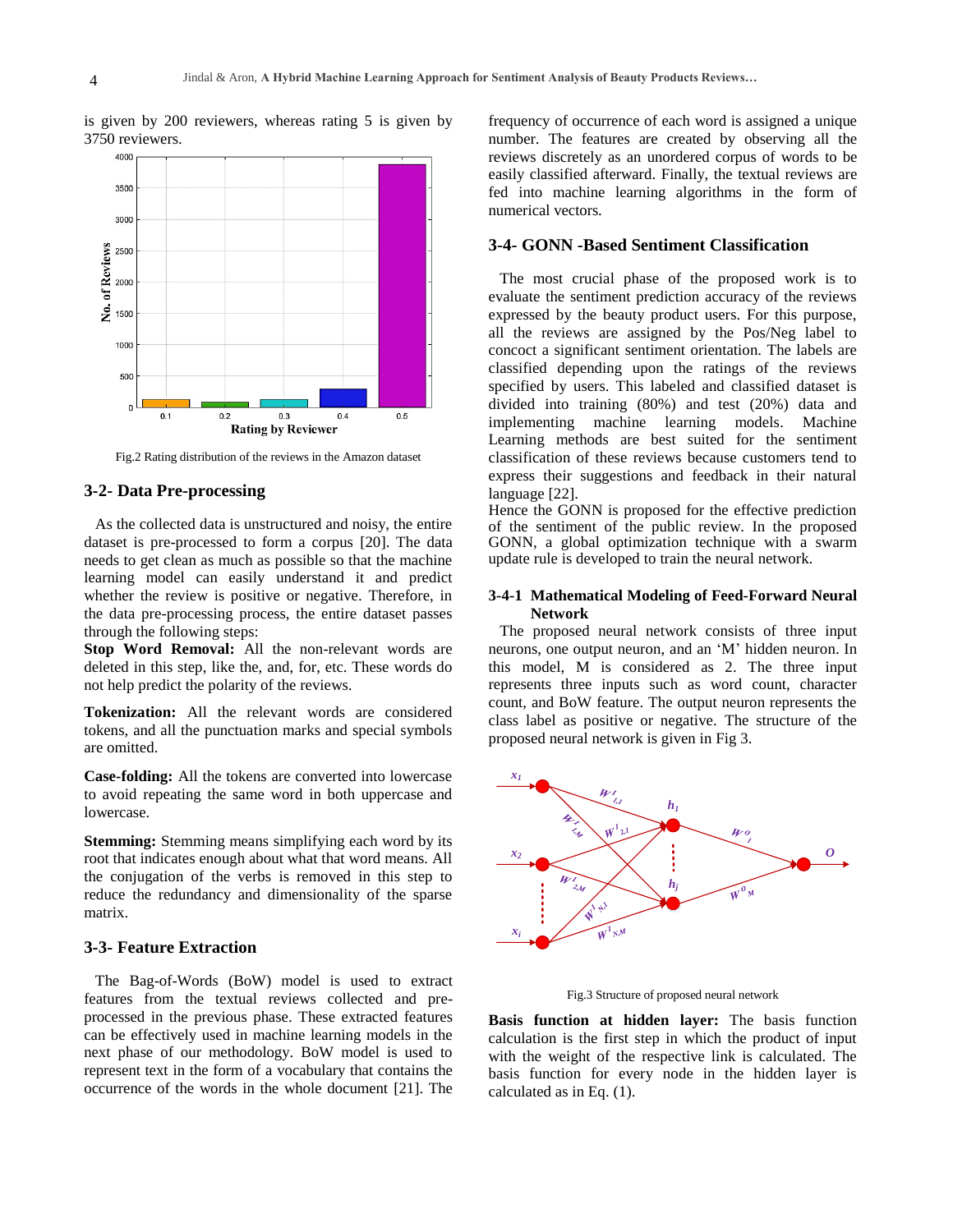$$
b_j = \sum_{i=1}^{N} x_i W_{i,j}^I
$$
 (1)

where ' $b_i$ ' is the basis function of j<sup>th</sup> hidden neuron; ' $x_i$ ' is the i<sup>th</sup> input value; ' $W_i^I$ ' input weight between i<sup>th</sup> input neuron and  $j<sup>th</sup>$  hidden neuron, and 'N' is the total number of hidden neurons.

**Tansig activation function at the hidden layer:** The activation function is considered the output of the hidden layer and the input to the output layer. Many functions are available for the activation function calculation, such as tansig, sim, dtansig, logsig. Among them, tansig is the most used and better technique for activation calculation. The activation for every node in the hidden layer is calculated as in Eq. (2).

$$
h_j = \left[\frac{2}{1 + exp(-2 \times \sum_{i=1}^{N} x_i W_{i,j}^I)}\right] - 1
$$
 (2)

where ' $h_i$ ' is the activation function of j<sup>th</sup> hidden neuron.

**Neural network output calculation:** The output or the obtained output of the proposed neural network is the basis value of the output layer. It is the product of activation value with the respective link in between the hidden and output layer. The output of the neural network is calculated as in Eq. (3).

$$
O = \sum_{j=1}^{M} \left\{ \left[ \frac{2}{1 + exp(-2 \times \sum_{i=1}^{N} x_i W_{i,j}^I)} \right] - 1 \right\} W_j^O \quad (3)
$$

where 'O' is the calculated output of neural network; ' $W_i^0$ ' is the weight between  $j<sup>th</sup>$  hidden neuron and output neuron. Eq. (3) provides the output of the  $n<sup>th</sup>$  training data. After obtaining all the data in the training set, the mean square error (MSE) is calculated as in Eq. (4).

$$
Fit = MSE = \frac{1}{T} \sum_{n=1}^{T} (O_n - C_n)^2
$$
 (4)

#### **Global optimization based neural network training**:

In the conventional neural network, the backpropagation algorithm was widely used for training. Any training algorithm intends to find all the weight values of the network. In a conventional algorithm, a random weight between 0 and 1 would be assigned. Then after calculating the error, its weights are updated. This process is timeconsuming and overloading the system. So, the finding of weights value is formulated as an optimization, and global optimization is proposed to find the optimal weight with less mean square error. Hence the accuracy of the system can be improved. The step-by-step procedure of the proposed optimization algorithm is given as follows:

**Initialization**: In this step, a random set of solutions is generated. The dimension of the solution is the sum of weights required for the proposed model. The range of solution or upper and lower bound of the solution is 0 and 1, respectively. The initial population is represented as in Fig. 4.

Problem Dimension ( *d* )  $S_{I,I}$   $|S_{I,2}|$  **.....**  $|S_{I,d}|$ Population Size ( *p* Population Size (p  $S_{2,1}$   $S_{2,2}$  **S**<sub>2,2</sub>  $S_{3,3}$  $\checkmark$  $S_{p,1}$   $S_{p,1}$   $\cdots$   $S_{p,d}$ 

Fig.4 Initial population of proposed global optimization

In Fig. 3, the  $d \times p'$  matrix is given, where  $d'$  is the dimension of the problem and  $\gamma$  is the population size. The population size is random can be any size. The large size of the population consumes execution time and converges at earlier iteration. But the dimension of the population is based on the number or required weights, which can calculate using Eq.  $(5)$ .

$$
d = (N \times M) + M \tag{5}
$$

**Fitness Calculation**: In this step, the fitness value for every solution set (singe row of the population) is calculated. The objective of this global optimization is to find the optimal weight for the neural network. So, the MSE has given in Eq. (4) is considered to evaluate fitness. The fitness evaluation is utilized to find the current best  $(C_{best})$  and global  $(G_{best})$  best values. The  $C_{best}$  is the best solution set among the population in the current iteration. The  $G_{best}$  is the over-best solution obtained among all the iterations as shown in Eq. (6).

$$
G_{best}(iter + 1)
$$
\n
$$
= \begin{cases} C_{best}(iter) & iteration == 1 \\ G_{best}(iter) > C_{best}(iter) \\ G_{best}(iter) & otherwise \end{cases} \tag{6}
$$

**Update Rule**: After fitness evaluation, the solutions are updated based on a swarm rule. The swarm rule used here is referred to from [23].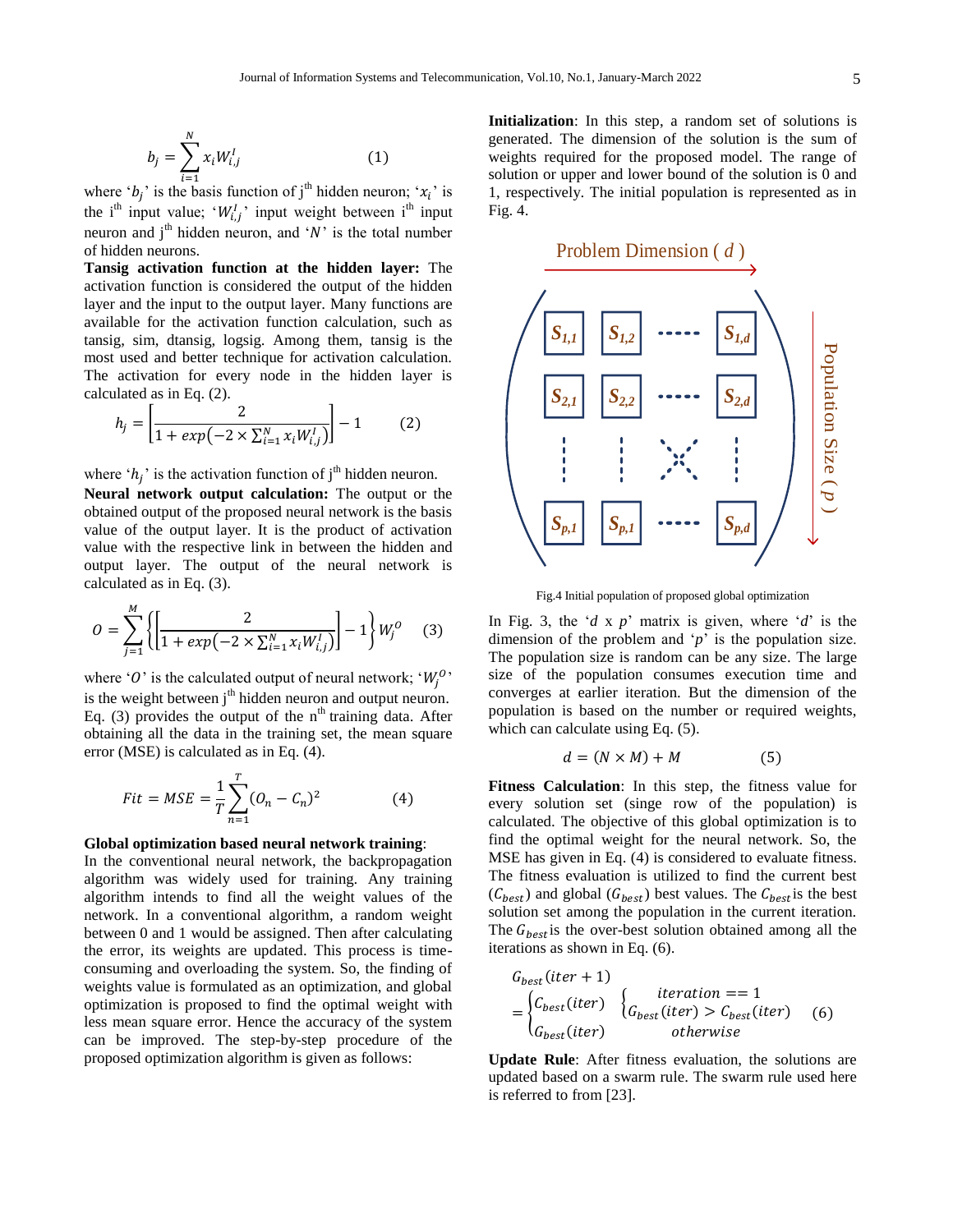$$
pos(iter + 1) = w \times pos(iter)
$$
  
+  $C_1r_1(C_{best} - sol(iter))$   
+  $C_2r_2(G_{best} - sol(iter))$  (7)

$$
sol(iter + 1) = sol(iter) + pos(iter + 1)
$$
 (8)

In Eq.  $(7)$  and Eq.  $(8)$ , ' $pos$ ' is the position value used, which is determined to find the new solution. The ' $pos$ ' of iteration 1 (*iter* = 1) is considered as 0, i.e.,  $pos(1) = 0$ . The parameters 'w,  $C_1$ ,  $C_2$ ,  $r_1$ ,  $r_2$ ' are probability values consider between 0 and 1.

**Termination Criteria**: The above steps are repeated for the maximum iteration. If the process meets maximum iteration, then the process is terminated by considering the  $G_{best}$  is the best solution or the optimal solution.

#### **3-4-2 Empirical Study to Analyze the Effectiveness**

In this empirical study, a comparison-based analysis is performed. Here some conventional machine learning algorithms are considered for comparison. The machine learning algorithms used in our study are Naive Bayes, Random Forest, and Support Vector Machine. The entire dataset is fed into these classifiers, and empirical analysis is performed. After that, K fold cross-validation  $(K=10)$  is performed to evaluate the best classifier based on the predicted accuracy attained by the machine learning methods. The overview of our framework for beauty products review analysis has been diagrammatically represented in Fig. 1.

## **4- Experimental Results and Analysis**

The experimented data has been collected from Amazon for beauty product reviews posted by reviewers. Amazon reviewers can provide a product rating from 1 (lowest) to 5 (highest) stars. In our work, the rating stars have been utilized for labeling the reviews. The reviews having 3 star ratings are discarded in our study because this rating is considered neutral (neither positive nor negative) usually. Therefore, the dataset contains a positive (Pos) label for all those reviews that are 1- or 2- stars and a negative (Neg) label for 4- or 5-stars reviews. Table 2. shows an overview of the product reviews after assessing positive and negative labels based on ratings. The reviews having less than five words are also removed. So, the final preprocessed and labeled dataset, containing 4200 reviews, is being executed by all the three machine learning classifiers, i.e., Naive Bayes, Random Forest, and Support Vector Machine.

| <b>Review</b>                                | <b>Sentiment</b> |
|----------------------------------------------|------------------|
| As advertised. Reasonably priced             | Pos              |
| Like the order and the feel when I put it on | Pos              |
| I bought this to smell nice after I shave it | Neg              |
| HEY!! I am an Aqua Veleva Man and abs        | Pos              |
| If you ever want to feel pampered to a sha   | Pos              |
| If you know the secret of Diva you'll LOVE   | Pos              |
| Got this shampoo as a solution for my wife's | Pos              |
| No change my scalp still itches like crazy   | Neg              |
| Too expensive for such poor quality. Ther    | Neg              |
| It dries my hair doesn't help to reduce dand | Neg              |
| <b>Outstanding! Tob organic shampoo!</b>     | Pos              |
| So watered down I didn't feel like it was a  | Neg              |
| 10 stars night here. This product helped me  | Pos              |
| First hair care product I've decided to purc | Pos              |
| Mad dandruff worse and irritated rest of s   | Neg              |
| Worst shampoo I've ever used. Was mostly     | Neg              |
| Made my hair brittle and dull-looking didn   | Neg              |
| I received the shampoo because I was suff    | Pos              |

# **4-1- Evaluation Metrics for Performance Measurement**

The evaluation metrics are the fundamental values to evaluate the performance of text classification [24]. The sentiments classified in positive and negative polarity are identified by creating a confusion matrix of true positive, false positive, true negative, and false negative. Accuracy, precision, recall, and F1-score are the significant measures that can be gauged from the confusion matrix based on mathematical rules. The aspects of a confusion matrix are shown below in Table 3.

| Table 3: Confusion Matrix |  |
|---------------------------|--|
|---------------------------|--|

|                  |          | <b>Predicted Values</b>       |                        |
|------------------|----------|-------------------------------|------------------------|
|                  |          | Positive                      | Negative               |
| actual<br>Values | Positive | <b>True Positive</b><br>(TP)  | False Negative<br>(FN) |
|                  | Negative | <b>False Positive</b><br>‹FP› | True Negative          |

Table2: The polarity of the reviews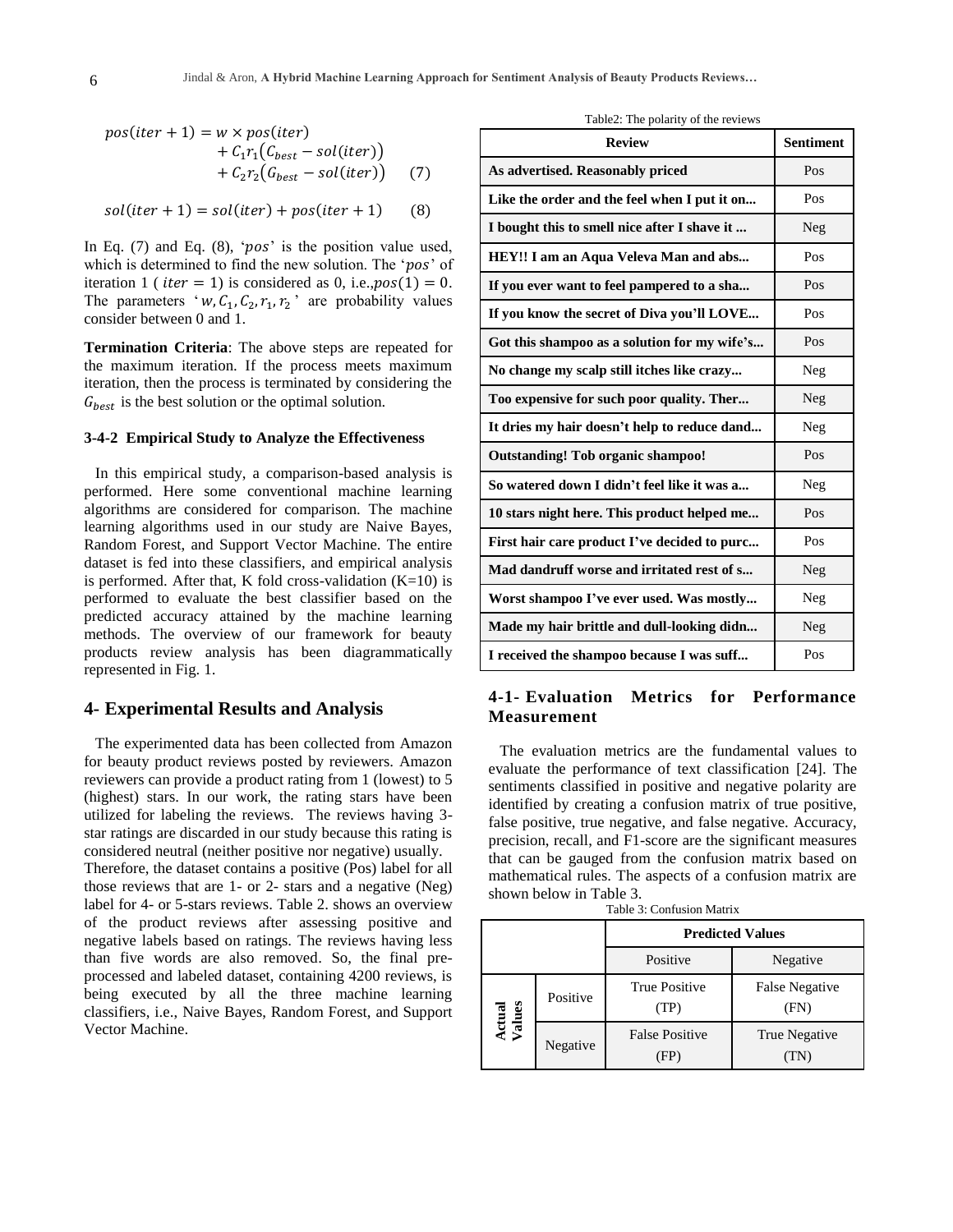The parameters emphasized in the above table are described as:

- True Positive (TP) is the positive value that is correctly identified as positive.
- False Positive (FP) is the negative value that is incorrectly identified as positive.
- False Negative (FN) is the positive value that is incorrectly identified as negative.
- True Negative (TN) is the negative value that is correctly identified as negative.

Precision, recall, F1-score, and accuracy metrics have been computed using the derived values of these parameters. The precision determines the total number of reviews that are accurately classified as positive. Recall determines the total number of reviews that are accurately classified as negative. F1-score measures the weighted harmonic mean of both precision and recall and merges them in a single metric. Accuracy is the simplest metric used to measure the frequency of correct predictions rendered by machine learning models. These metrics are represented by Eq. (6), (7), (8), (9) described below.

$$
Precision = \frac{TP}{TP + FP}
$$
 (6)

$$
Recall = \frac{TP}{TP + FN} \tag{7}
$$

$$
F1 \text{ Score} = \frac{2 * Precision * Recall}{Precision + Recall} \quad (8)
$$

$$
Accuracy = \frac{TP + TN}{TP + TN + FP + FN} \text{ (9)}
$$

## **4-2- K-fold Cross-Validation**

K-fold cross-validation is an evaluation procedure used to attain the maximal efficiency of machine learning models [25]. In this work, the cross-validation method divides the dataset into k subsets that are reiterating k times. In every split of data, that  $k<sup>th</sup>$  fold denotes the test data, and the rest k-1 denotes the training data. The machine learning algorithms used in our experimental work are Support Vector Machine (SVM), Random Forest (RF), and Naive Bayes (NB). So, the cross-validation method has been performed on all three models for ten folds (k=10) to attain the best accurate classifier. Table 4

illustrates the accuracy determined by the cross-validation method employed on all three algorithms. The performance of other evaluation metrics, such as precision, recall, and F1-score for NB, SVM, and RF, can also be seen in the table given below.

Table 4: Experimental results of evaluation metrics for all the machine learning methods on the dataset

| <b>Methods</b>               | <b>Accuracy</b><br>10-fold | <b>Precision</b> | <b>Recall</b> | F1-<br>score |
|------------------------------|----------------------------|------------------|---------------|--------------|
| Naive<br><b>Bayes</b>        | 82.96%                     | 97.92%           | 83.04%        | 89.87%       |
| Support<br>Vector<br>Machine | 95.87%                     | 97.37%           | 97.86%        | 97.61%       |
| Random<br>Forest             | 96.65%                     | 97.14%           | 98.49%        | 97.81%       |
| <b>GONN</b>                  | 97.51%                     | 96.07%           | 98.98%        | 97.51%       |

Based on the above table, it is concluded that the proposed GONN, along with Support Vector Machine and Random Forest, both achieve accuracies above 90%. The table shows that Naive Bayes determines the total number of accurately classified reviews as positive with the best precision value of 97.92%. It is found that the Random Forest offers the best F1-score that is used to measure the efficiency of sentiment analysis towards the beauty products dataset. The recall values of GONN are highest as compared to the other methods. The bar graph plotted in Fig.5 depicts that GONN outperforms the other two methods in terms of accuracy, i.e., 97.51%, and the Naïve Bayes model has the lowest predictive accuracy, i.e., 82.96%. The performance of the F1 score has been shown in Fig.6. It concludes that the proposed GONN is the most accurate classifier compared to Random Forest, Support Vector Machine, and Naive Bayes.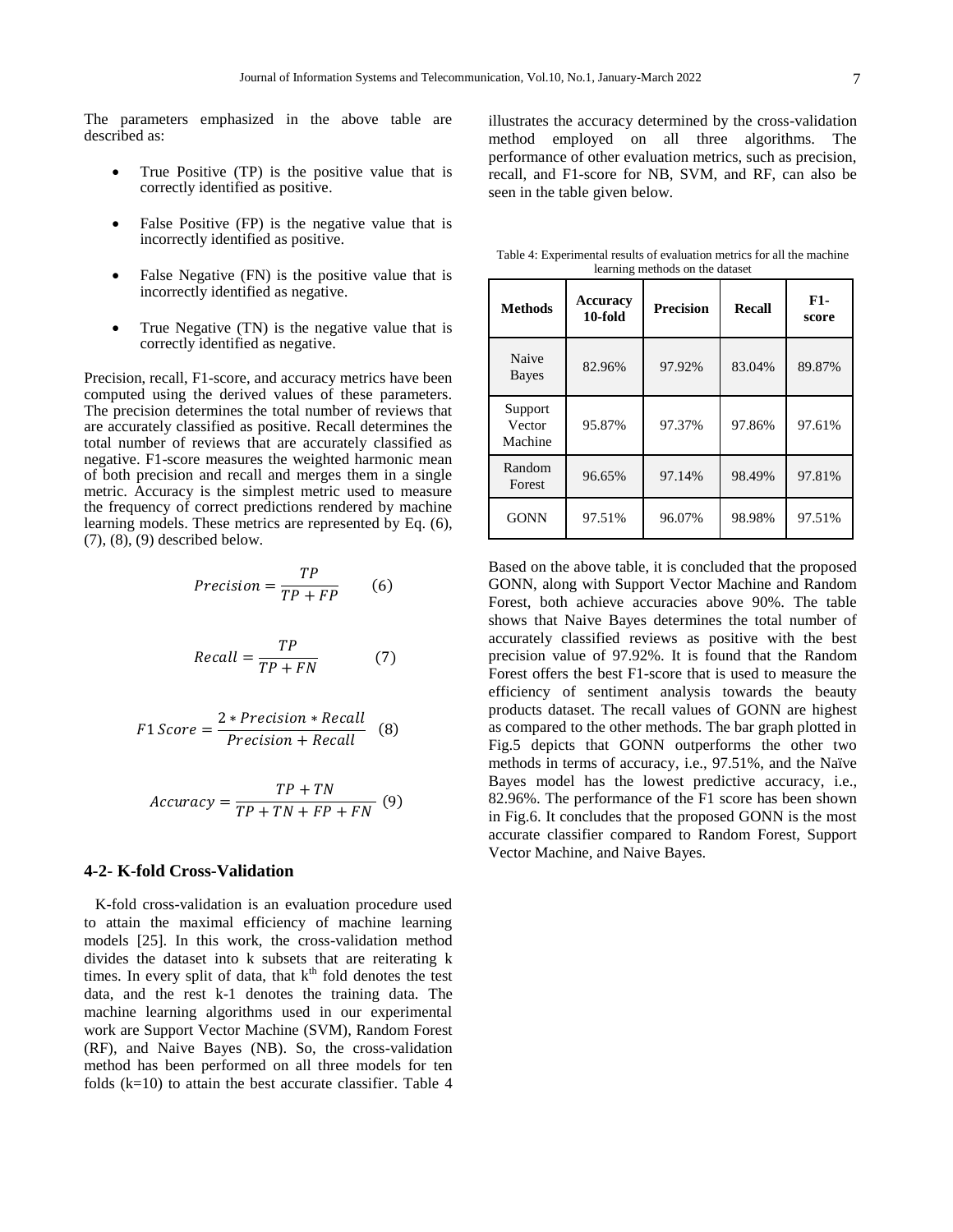

Fig.5 Performance comparison of the techniques regarding the accuracy



Fig.6 Performance comparison of the techniques regarding F1 score

Our work has also demonstrated the precision-recall curve for Naive Bayes, Support Vector Machine, and Random Forest diagrammatically. The precision-recall curve is a valuable measure to evaluate the performance of the model [26] visually. It has been effectively used in our work to overcome the limitations of an uneven dataset. The results shown in Fig.7 and Fig.8 illustrates that the average precision of SVM and RF comes out to be comparatively identical. Both are considered good classifiers to predict both the positive and negative classes. Although the average precision of Naive Bayes is slightly less, it is making minor prediction errors among the three methods (Fig. 9).



Fig.7 Precision-Recall Curve for Support Vector Machine



Fig.8 Precision-Recall Curve for Random Forest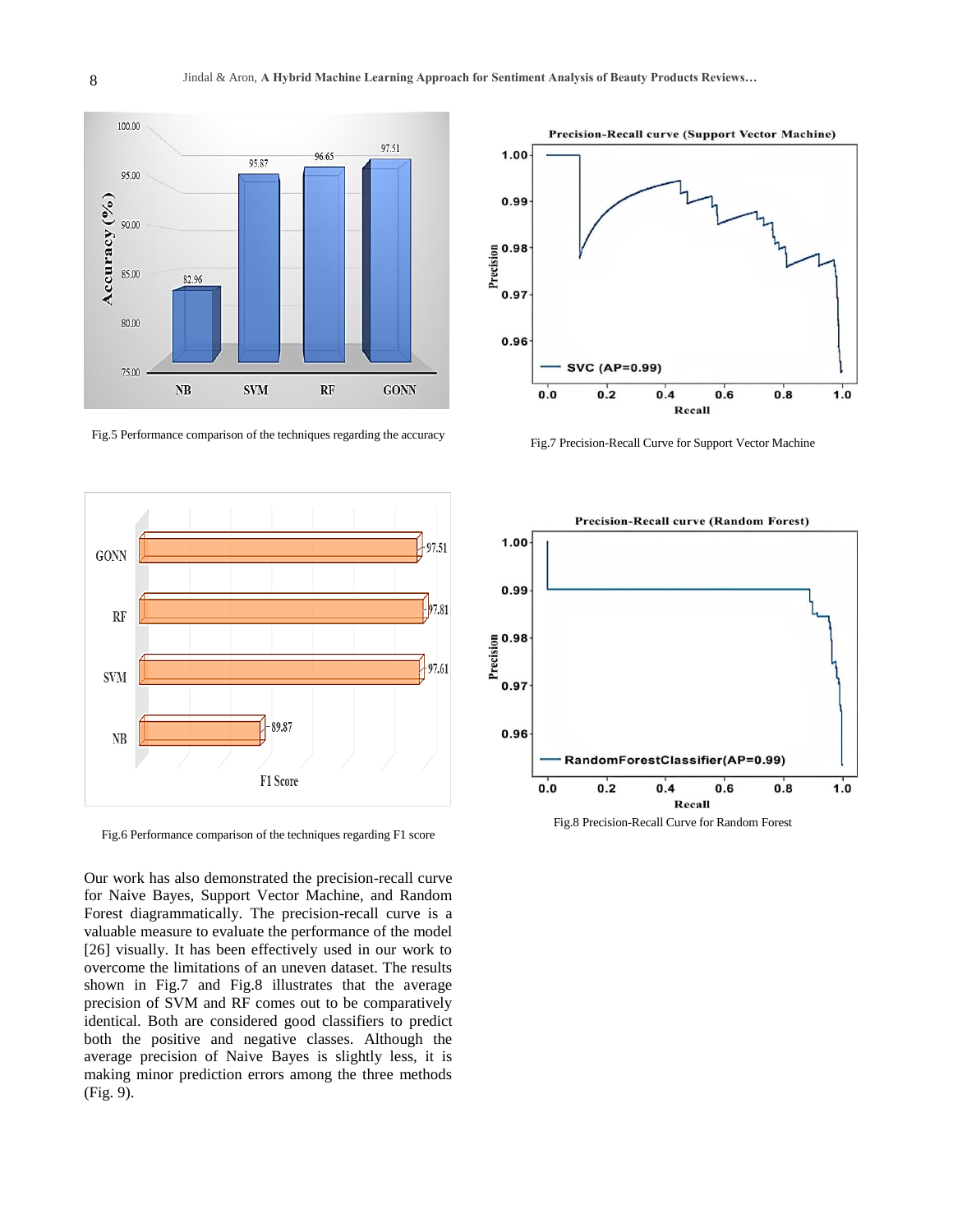

Fig.9 Precision-Recall Curve for Naive Bayes Table 5: Classification performance comparison

| rapic 5. Chassineation performance comparison<br><b>Techniques</b> | <b>Accuracy</b> | <b>Precision</b> | <b>Recall</b> | F1-score |
|--------------------------------------------------------------------|-----------------|------------------|---------------|----------|
| [11]                                                               | 82.32           | 84               | 78            | 76       |
| $[13]$                                                             | 94.17           | 92               | 92            | 92       |
| [14]                                                               | 83              | 93               | 73            | 81.79    |
| $[17]$                                                             | 82.04           | 77.93            | 82.4          | 80.1     |
| [18]                                                               | 96.36           | 93.87            | 95.47         | 94.66    |
| <b>GONN</b>                                                        | 97.51           | 96.07            | 98.98         | 97.51    |

Table 5 shows the comparison of classification performance in terms of accuracy, precision, recall, and F1-score of various techniques in the literature. The comparative analysis in Table 5 clearly shows that the proposed GONN techniques have better performance in all metrics. The best accuracy is achieved by the proposed GONN, which is 97.51%, whereas the second-best accuracy achieved by the technique used in [18] attained 96.36, which is almost 1.15% lesser than the proposed. So, it is evident that the proposed GONN has reasonable due to the effective learning mechanism using global optimization. Similarly, other metrics like precision, recall, and F1-score of proposed GONN is better than the other literary techniques. Based on these performance analyses, it is suggested that the proposed GONN is more suitable for the review analysis than the other techniques.

## **5- Conclusions and Future Scope**

In this paper, we have exhibited the use of machine learning methods to extrapolate the sentiments over the Amazon dataset evoking the opinions and experiences of beauty product users. This empirical work has been carried out using data processing techniques, including stop word and punctuation removal, case folding, stemming, and

tokenization in the first phase. Next, the feature extraction process has been implemented by using the Bag-of-Words model. A Global Optimization-based Neural Network (GONN) is proposed for the sentimental classification. Then an empirical study is conducted to analyze the consumers" sentiments towards our dataset by evaluating the performance of the proposed GONN and comparing it with the other machine learning algorithms, such as Random Forest (RF), Naive Bayes (NB), and Support Vector Machine (SVM). These methods categorized the reviews based on positive and negative polarity and crossvalidated by ten folds. All the techniques used in our empirical work have been evaluated over the precision, recall, F1-score, and accuracy metrics, and the proposed method has offered the best accuracy results. In future work, we will expand our work by including neutral polarity reviews in the dataset and exploring its effect on the evaluation metrics. Future work will also consider the comparison of other machine learning classification methods and evaluate their performance. The framework implemented in this work will also be adapted for the reviews obtained from other domains.

#### **References**

- [1] L. Yang, Y. Li, J. Wang and R. Sherratt, "Sentiment Analysis for E-Commerce Product Reviews in Chinese Based on Sentiment Lexicon and Deep Learning", IEEE Access, vol. 8, pp. 23522-23530, 2020. DOI: 10.1109/access.2020.2969854.
- [2] T. U. Haque, N. N. Saber, and F. M. Shah, "Sentiment analysis on large scale Amazon product reviews," *2018 IEEE Int. Conf. Innov. Res. Dev. ICIRD 2018*, no. May, pp. 1–6, 2018, DOI: 10.1109/ICIRD.2018.8376299.
- [3] J. Park, "Framework for Sentiment-Driven Evaluation of Customer Satisfaction With Cosmetics Brands", *IEEE Access*, vol. 8, pp. 98526-98538, 2020. DOI: 10.1109/access.2020.2997522.
- [4] N. Nandal, R. Tanwar and J. Pruthi, "Machine learning based aspect level sentiment analysis for Amazon products", Spatial Information Research, vol. 28, no. 5, pp. 601-607, 2020. DOI: 10.1007/s41324-020-00320-2.
- [5] M. Hu and B. Liu, "Mining and summarizing customer reviews," KDD-2004 - Proc. Tenth ACM SIGKDD Int. Conf. Knowl. Discov. Data Min., pp. 168–177, 2004, DOI: 10.1145/1014052.1014073.
- [6] P. Jain, R. Pamula and G. Srivastava, "A systematic literature review on machine learning applications for consumer sentiment analysis using online reviews", Computer Science Review, vol. 41, p. 100413, 2021. DOI: 10.1016/j.cosrev.2021.100413.
- [7] X. Fang and J. Zhan, "Sentiment analysis using product review data," J. Big Data, vol. 2, no. 1, 2015, DOI: 10.1186/s40537-015-0015-2.
- [8] K. Jindal and R. Aron, "A systematic study of sentiment analysis for social media data", Materials Today: Proceedings, 2021. DOI: 10.1016/j.matpr.2021.01.048.
- [9] W. Medhat, A. Hassan, and H. Korashy, "Sentiment analysis algorithms and applications: A survey," Ain Shams Eng. J.,